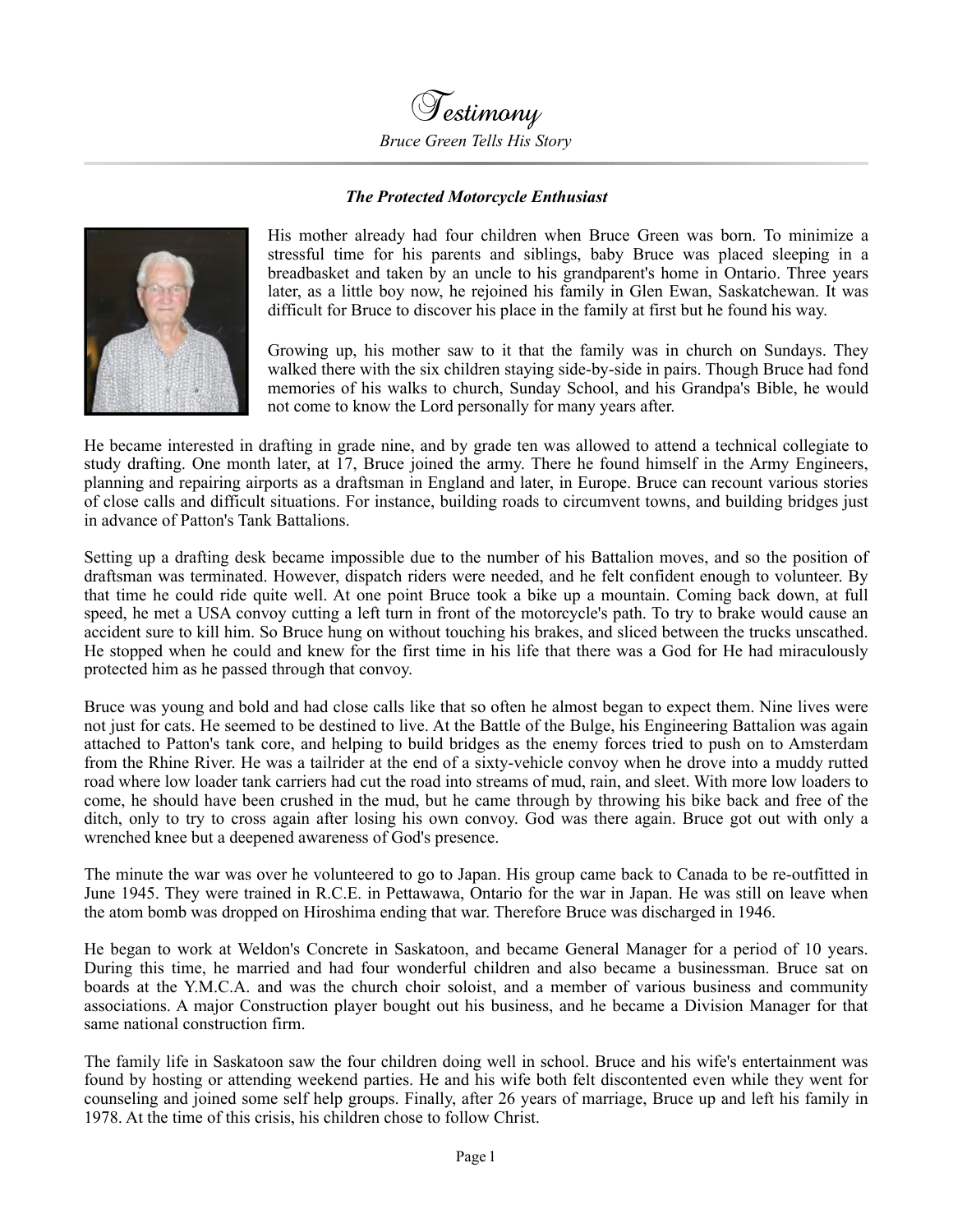Upon being transferred to Head Office in Calgary, Bruce became part of the management team at LaFarge Inc. and got involved in a United Church across the street from his apartment, and was soon involved in choir and various church committees. But his life was still unfulfilled.

His one remaining pleasure was motorcycling. In 1982, he owned a 650 Triumph and decided to go to Saskatoon the Thanksgiving weekend. On the Monday morning, heading back to Calgary, he had a premonition of trouble and stopped in Delisle to top up fuel and oil. He made it through Kindersley and was about 30 miles beyond Oyen, Alberta when he smelled burning oil. Bruce was riding in the right traffic lane, while checking for the oil leak and feared potential fire. His front wheel hit the gravel on the shoulder, flipping both bike and rider. As this happened, his head hit the windshield. The bike went 85 feet one way, and he flew 50 feet after it.

The car driver behind him, fortunately, had a phone and called for help. Later, he would tell Bruce he was calling 911 when Bruce was still in the air.

Again, God was there to meet Bruce. He was not dead, the man following called for help immediately, and Mounties were just six miles away and were there in minutes. They brought Bruce around with smelling salts and called an ambulance. They were chagrined to hear Bruce plead, "Turn me so I can see my bike."

Bruce was taken to the small hospital at Oyen where he was declared critically injured. At age 58, he experienced multiple injuries; his ribs T2 to T9 were broken in several places. He had his faculties, but could not talk. He heard the doctor explain that if he pulled this man's arm out from his ribs where it had been shoved, he would die, but if he didn't, he would also die.

He was airlifted by helicopter to a Calgary hospital, and three days later was shaken to hear a doctor saying, "In spite of all conditions, you are going to live. Now we should re-break your clavicle and scapula and realign the sternum and ribs."

Bruce was able to reply, "Everything is working. Let's leave it as it is."

He thought to himself, "I have twenty eight breaks and cracks to bones, a punctured lung, indications of pneumonia in both lungs, a broken nose and very little spilled blood. Someone must be looking after me!"

During the weeks of recovery in the hospital, Bruce noticed he was missing his mouth with the spoon when he fed himself, and was told that he possibly had a shearing or mixing of the layers of the brain. There was no treatment. But he was told to avoid major decisions for 18-24 months.

In two weeks, he was able to check himself out of the hospital and respond to his brother, Dr. Glen Green, who invited Bruce to come to Prince Albert for a natural healing experience. Bruce credits Jesus Christ for saving his life again. He also remains thankful for his brother's knowledge and expertise.

In those next 24 months, Calgary experienced a downturn of the economy. On his job, Bruce had the stress of reducing the number of workers under him from 100 to 27. He found he was also to be retired. During this time, he met and married a woman, which turned out to be a major mistake. A second divorce took place.

His life fell to a depth of demoralization he had never experienced before. He felt the church was not viable any more, but declared that he would start a new business and change his life.

Then he learned that God wanted to help him, and this time he better stop to listen. He joined a group at First Baptist, and became serious about applying God's Word to his life. He personally accepted Christ as his Savior and was born again. He was baptized by emersion at age 65.

Bruce became convinced that his new business would not prosper if he did not first confess his sins to his own troubled family. He wrote them a letter of apology confessing his faults in the break up of their family. When they came to witness his baptism, they were able to enjoy it with pleasure. Bruce came to appreciate the peace and joy that he saw in his children during this special time.